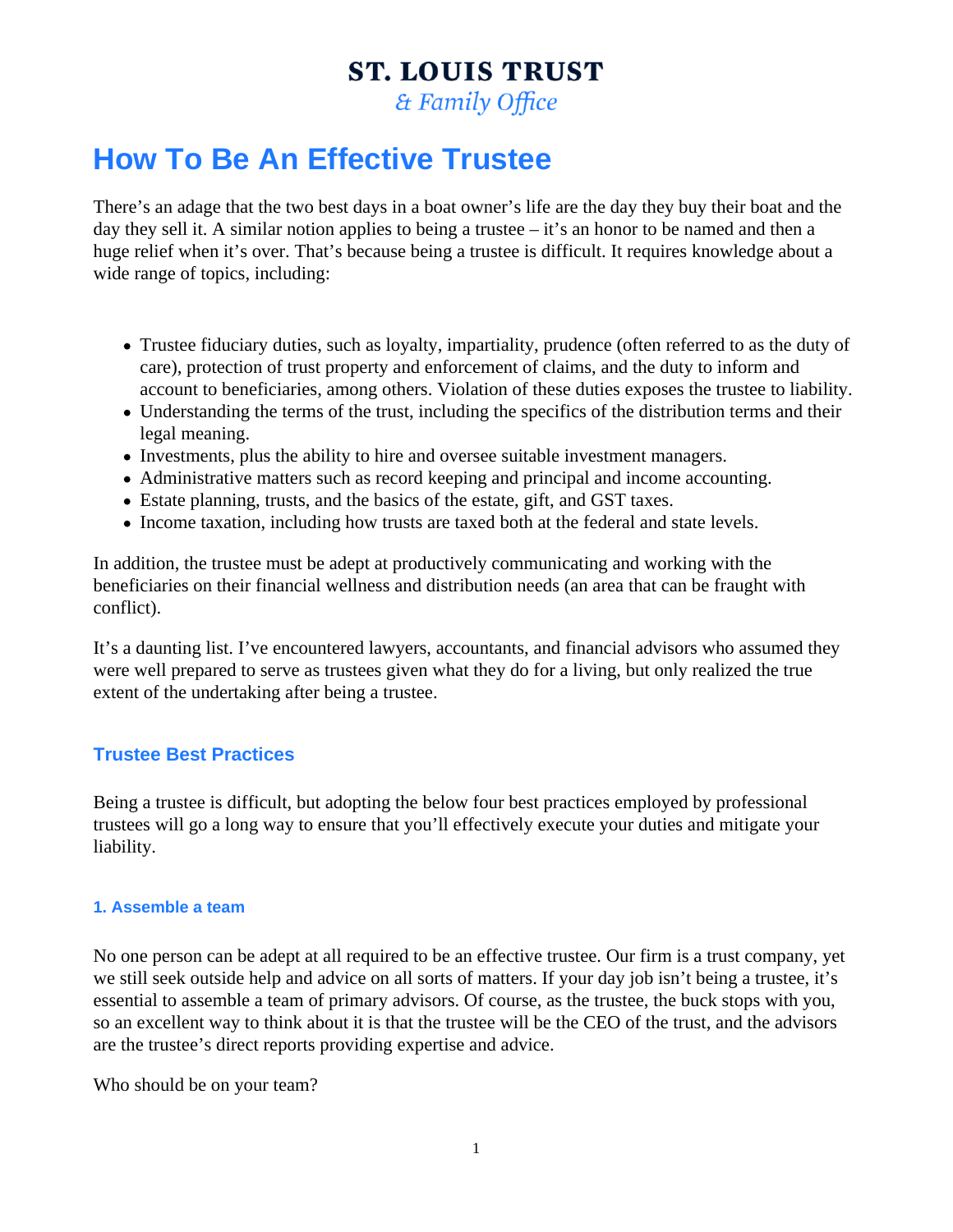- An attorney with trust expertise. Usually, this is an estate planning attorney. Sometimes, however, advice of a trust and estates litigator is needed.
- A tax accountant knowledgeable about the taxation of trusts.
- Unless the trustee has investment expertise, an investment advisor should be part of the team. The investment advisor will help set the investment strategy, select investments, and provide performance reporting. A word of caution – check to see the standard of care under which the investment advisor operates. A "registered investment advisor" and advisors at banks and trust companies are fiduciaries and must act in their clients' best interests, which is also the standard for trustees. In contrast, advisors at a broker-dealer merely must recommend investments that are suitable (but may not be in their clients' best interests). This gap between a broker's standard of care and the trustee's fiduciary duties can expose the trustee to liability.

A good practice is for the trustee to have regular meetings with the team of advisors, both as a team and individually. As such, the trustee shouldn't be shy in picking up the phone and getting advice. At [our firm,](https://www.stlouistrust.com/) we constantly remind ourselves, "you don't know what you don't know," so it's best to err on the side of getting a specialist's advice. The division of duties should be clear; each team member should clearly understand their responsibilities.

#### 2. Understand the key trust terms

Knowing what the trust document says and what the key terms mean are fundamental duties of trustees. (Can you imagine a beneficiary suing a trustee and their defense being "I didn't understand what the trust document said.")

Upon becoming a trustee, a best practice is to read the entire trust document and go through the document with an attorney and have them explain the key terms. Some of these key terms may involve (a) the distribution standards, (b) special provisions relating to investing, particularly direction to sell or not to sell certain assets, (c) provisions that the trustee should act upon, like the power to appoint a successor, and (d) knowing whether the beneficiary's age will trigger distributions or any other actions.

#### 3. Work productively with beneficiaries

Dealing with beneficiaries is often the most challenging aspect of being a trustee. Differences of opinion over distribution amounts, investment strategy, or other matters relating to the management of the trust can lead to disagreement.

To mitigate potential issues with beneficiaries and facilitate a productive relationship, trustees should be mindful of the following: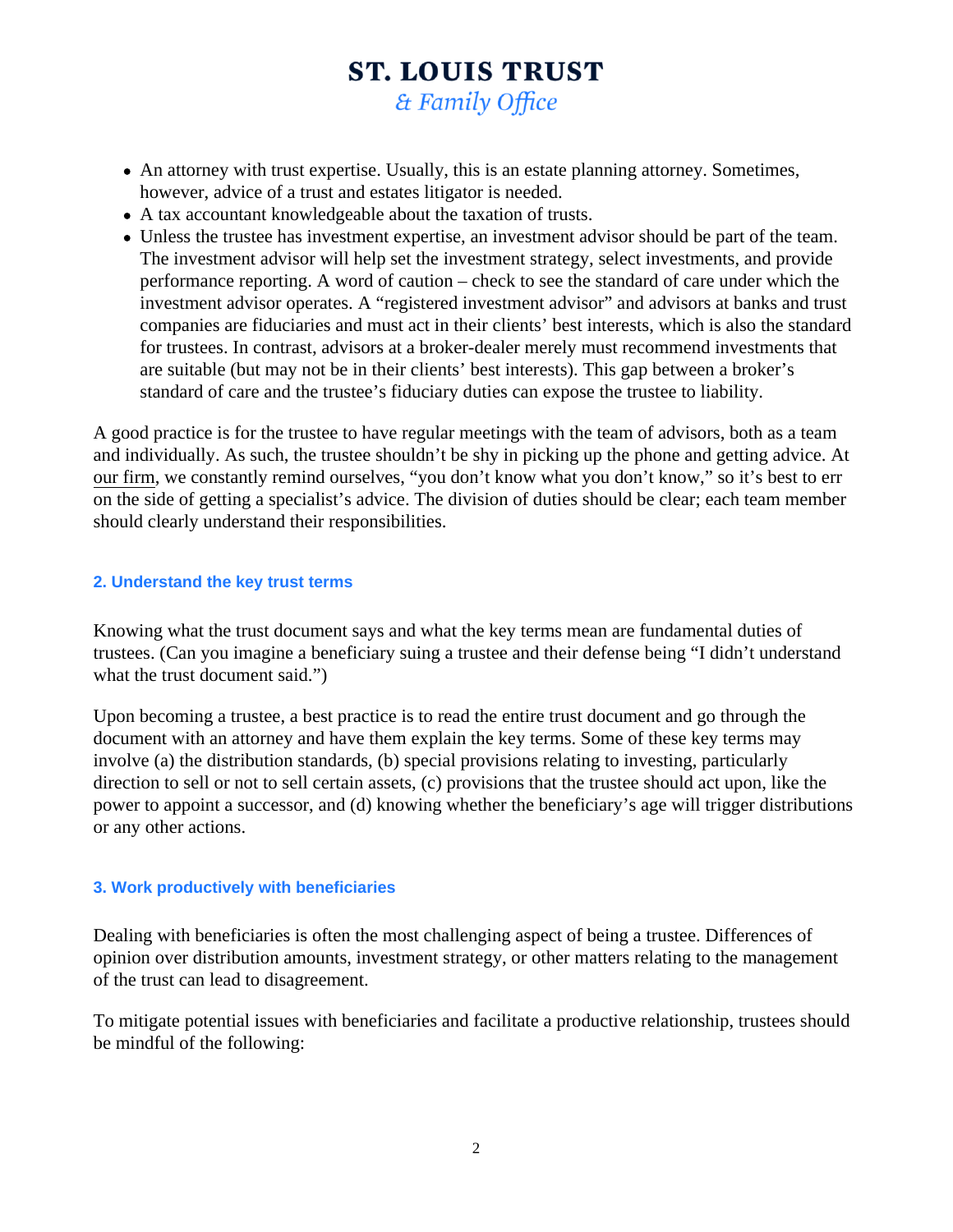# **ST. LOUIS TRUST**

& Family Office

- **Communication and Transparency.** Most issues with beneficiaries can be avoided by frequent and transparent communication. Having regular meetings (2-4 meetings per year), providing account statements, investment reporting, annual accountings, and periodic phone calls are all best practices.
- **Beneficiary Education.** Education about the trust at the beginning of a trustee-beneficiary relationship is an excellent way to manage expectations. The trustee and members of the advisor team should educate the beneficiary about the grantor's intent regarding important aspects of the trust as well as the primary trust terms, especially the distribution standards.
- **Distribution Clarity.** The trustee should understand the beneficiary's financial situation and distribution needs. A good way to do this is to assist the beneficiary in creating a budget and determining what regular distributions are appropriate given the amount of trust assets and the distribution terms. Discussing cash flow and upcoming potential special distribution needs at regular meetings will avoid surprises. At our firm, we find it is usually best to provide a regular monthly distribution and then special distributions as appropriate.
- **Provide Required Information.** A primary trustee duty is to keep beneficiaries reasonably informed about the trust, including what the assets are, fees and expenses paid (including trustee compensation), and the amount of distributions. To limit their liability, the trustee must provide such information to beneficiaries. Most states have a statute detailing the information a trustee should provide to beneficiaries.

#### **4. Documentation is Crucial**

A familiar saying is that the three most important rules of real estate are "location, location, location." Similarly, the three most important rules of trusteeship are "documentation, documentation, documentation." Although trustees cannot guarantee perfect results, they must act with care, skill, and impartiality. Trustees need to have rational reasons for their decisions, and documentation of them is critical because it substantiates the trustee's careful, rational, skillful, and impartial decision-making. Without it, decisions that seemed perfectly reasonable at the time of action may have lacked judgment in retrospect. A trustee will rarely regret documenting a decision or communication but may regret a lack of documentation.

Examples of decisions that should be thoroughly documented include: (a) distribution decisions; (b) decisions that set investment policy; (c) initiation or termination of investments and the hiring and firing of investment managers/funds; (d) principal and income allocations; (e) verbal communications with beneficiaries; and (f) decisions to hire experts or agents (investment managers, lawyers, accountants). At our firm, we constantly ask ourselves what we would wish we would have documented if a beneficiary sued us in ten years.

*St. Louis Trust & Family Office is an independent, multi-family office and trust company that advises clients on more than \$13 billion of investment assets and more than \$15 billion of total wealth. Founded in 2002, St. Louis Trust & Family Office provides holistic, high-touch client service including customized, independent investment management and a full range of family office and*